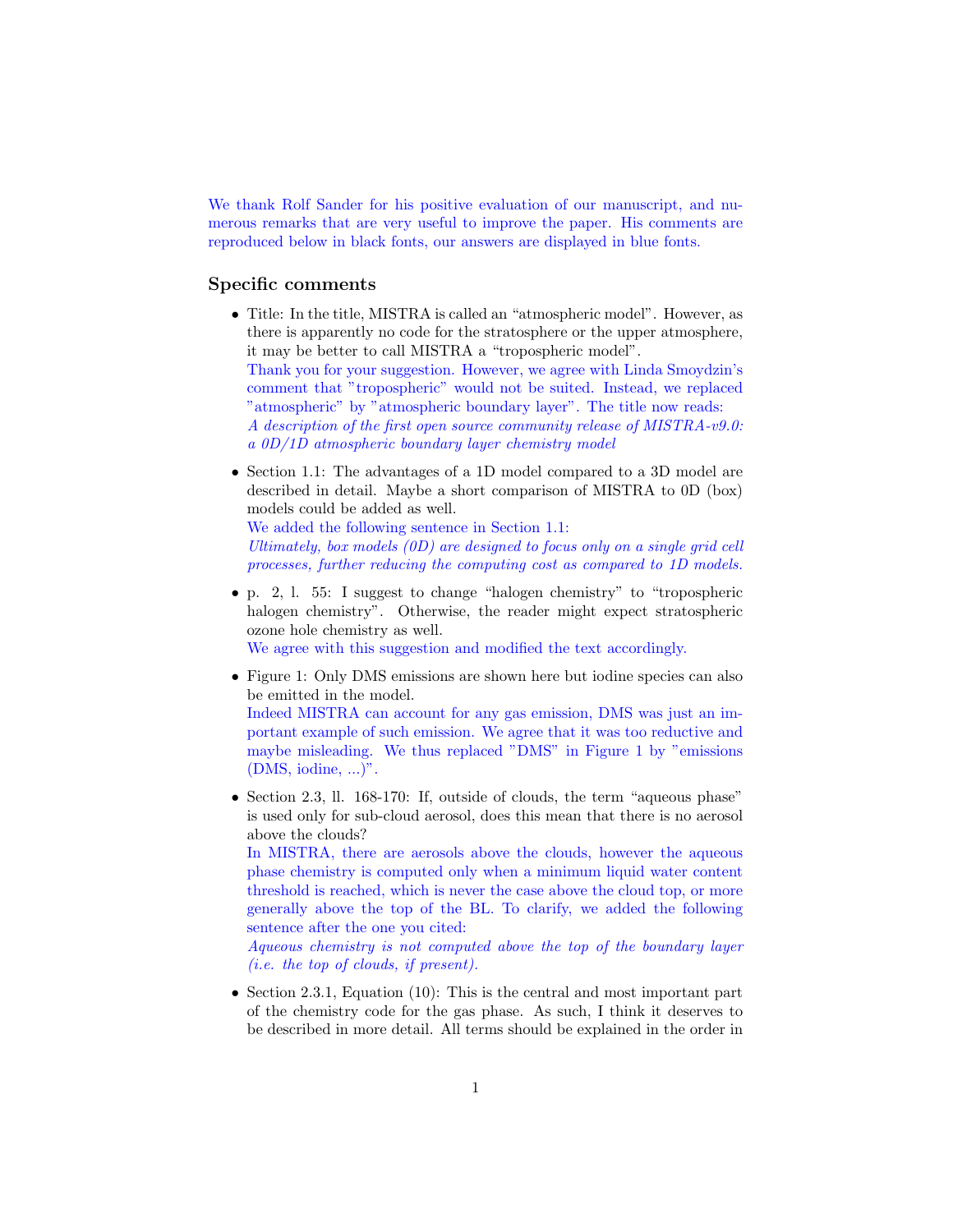which they appear in the equation.

We agree with your suggestion. We reorganised and expanded Section 2.3.1 so that each term of Equation (10) is described in the order it appears in the equation.

- Section 2.3.1, Equation (10): The chemical loss of a species is proportional to its concentration, therefore the loss term includes cg as a factor. However, why is the deposition D not multiplied by the concentration  $c_{g}$ ? The dry deposition is indeed computed with a multiplication by the gas concentration (routine sedc in MISTRA). This was implicitly included in the deposition term "D", but we agree this writing was not consistent with the way it was written for the chemical loss. We thus explicitly reformulated the dry deposition term as  $Dc<sub>g</sub>$  in Equation (10).
- Section 2.3.1: When I calculate the "mean transfer coefficient" for a monodisperse aerosol using equation (11), I get a different value than with equation  $(12)$ . This is because equation  $(12)$  includes the liquid water content and equation (11) does not. Thus, the equations produce different quantities, and kt should not be called the "mean" of kt.

We agree with you. We thus rephrased the sentence presenting Equation (12) as follows:

The transfer coefficient  $\overline{k_{t}}$  for a particle population is given by the integral: [...].

• Section 2.3.1: "The last term in equation (10) describes the transport from the gas phase into the aqueous phases  $[\dots]$ "

It describes not only the transport into the aqueous phases but also the reverse process, i.e., out of the aqueous phases.

We agree the wording was not correct. We rephrased this sentence that now reads:

The last term in equation (10) describes the transport between the gas phase and the aqueous phases [...]

• Section 2.3.2: When the unit  $\text{mol/m}^3$  is used for aqueous-phase concentrations, it would be important to mention if it refers to  $1 \text{ m}^3$  of air or to 1 m<sup>3</sup> of solution.

We agree this is an important specification. The unit of aqueous-phase concentration is now clarified, the sentence reads:

In each of these bins the following prognostic equation is solved for each chemical species  $c_{a,i}$  (amount per air volume), [...].

• Section 2.3.6: It should be explained how the deposition D in equation (10) is calculated from the dry deposition velocity. We added the following at the end of Section 2.3.6: Finally, the dry deposition term D is calculated as:

$$
D = \exp\left(-\Delta t / h \times v_g^{\text{dry}}\right) \tag{23}
$$

where  $\Delta t$  is the model time step, and h is the height of the lowermost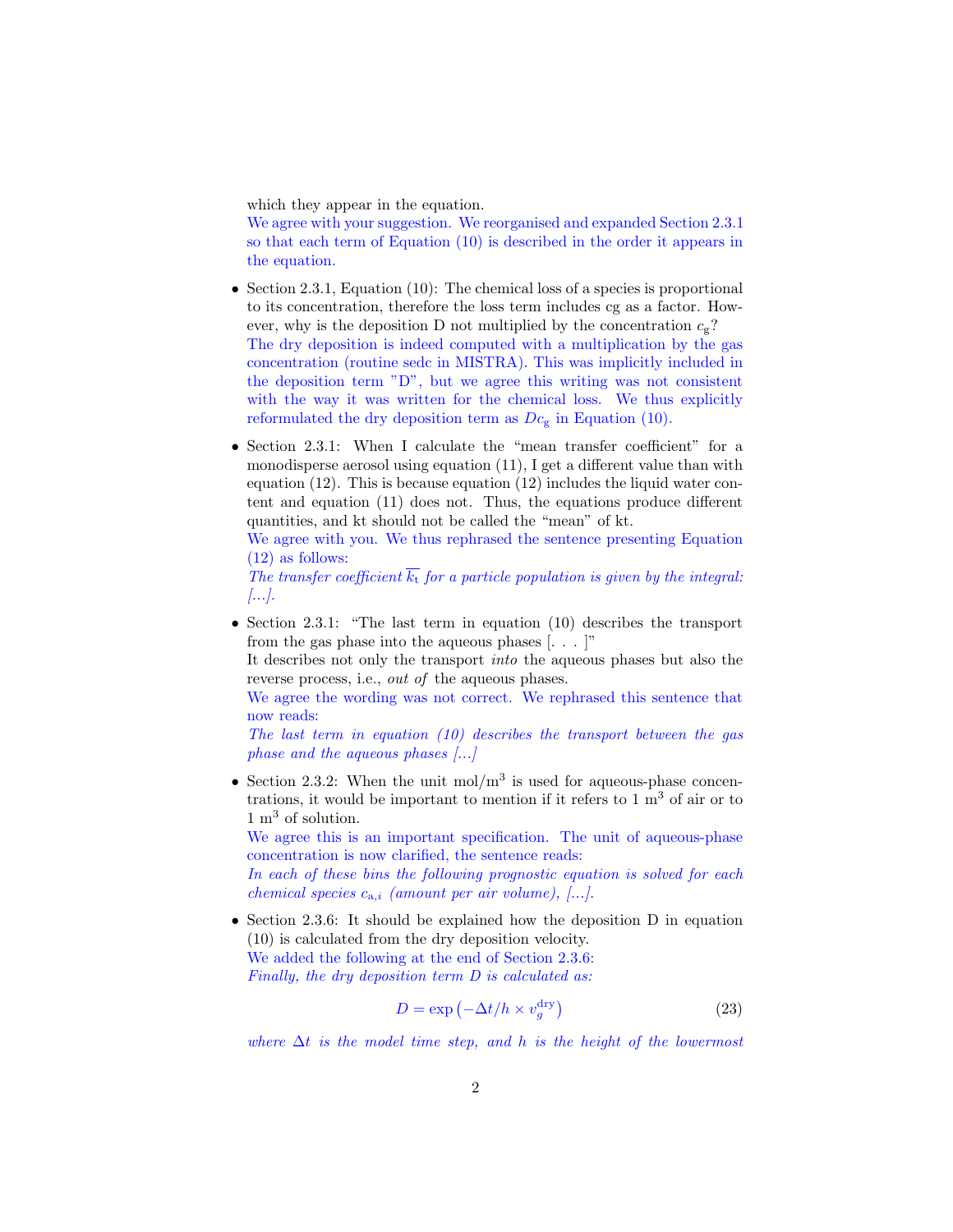model layer.

• As I have been directly mentioned in the Community comment by Roberto Sommariva, I would like to add my view as well: I agree that co-authorship should be offered to all model developers who contributed code which is now converted to open source. However, I think it is necessary to distinguish between model users and model developers. Contributions of other colleagues need to be checked individually and co-authorship should be offered where applicable. As far as I know, Roberto Sommariva and Susanne Pechtl have made substantial code contributions (mechanism update and iodine chemistry, respectively). Roberto Sommariva also mentions my contributions: The first halogen mechanism in MISTRA was taken from Sander and Crutzen (1996), and the KPP code has been presented by Sandu and Sander (2006). It is sufficient for me if these two papers are cited. I do not claim authorship for the current manuscript.

Thank you for clarifying your point of view regarding your own involvement in MISTRA.

During the review process, we contacted several people who contributed to important parts of code in MISTRA, as detailed in our reply to Roberto Sommariva. Those who replied do not claim authorship for this paper and agree with the EUPL licensing.

## Technical Comments

• Section 1.2: The acronyms MBL and PIFM should be explained when they are used for the first time.

MBL was already explained at line 43.

We added the meaning of PIFM acronym, plus the reference of the paper (already cited elsewhere in our manuscript) discussing this radiative code [\(Zdunkowski et al., 1982\)](#page-4-0). The sentence starting at line 47 now reads: The radiation code used in MISTRA, called PIFM1 (Practical Improved Flux Method, developed by Zdunkowski et al., 1982), was updated by Loughlin et al. (1997) and the new radiation code, PIFM2, was evaluated.

• p. 3, l. 79: When KPP is introduced, I suggest to cite the KPP model description by Sandu & Sander (2006, doi:10.5194/ACP-6-187-2006). Note that I have to declare a COI here because I'm a co-author of that paper. Thank you, this reference was indeed missing. We added it as suggested, as long as the first paper presenting KPP [\(Damian et al., 2002\)](#page-4-1). The sentence p. 3, l. 79 now reads:

The chemical "Kinetic PreProcessor" (KPP: Damian et al., 2002; Sandu and Sander, 2006) has been updated to the latest version 2.2.3 ([https:](https://people.cs.vt.edu/~asandu/Software/Kpp/) // people. cs.  $vt$ . edu/  $\sim$  asandu/ Software/Kpp/ last accessed 23 June 2021).

• p. 6, ll. 138-139: Something is wrong with the sentence "after Davies (1985) Bott et al. (see also 1996)".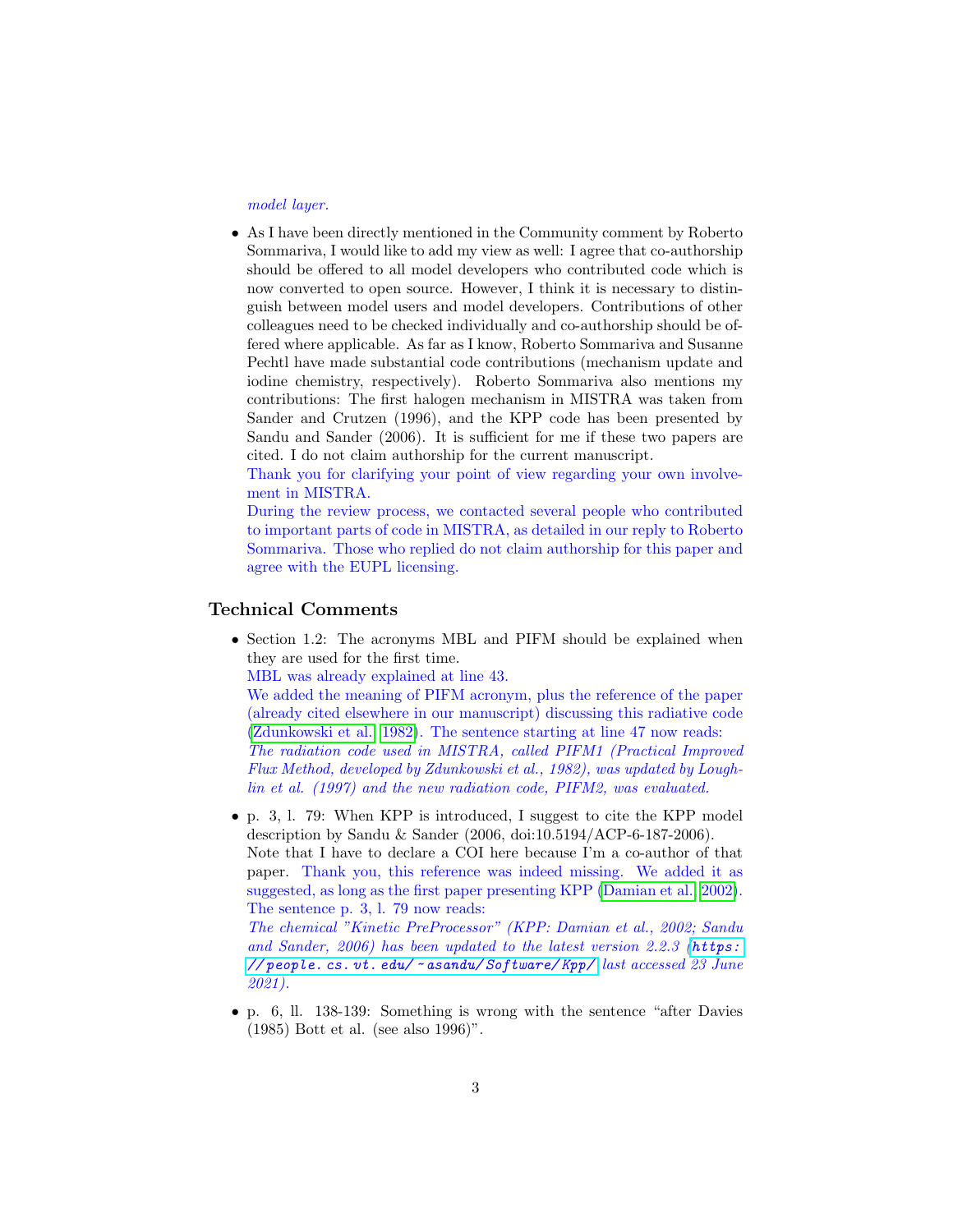Thank you for noticing this, we corrected the citation command. The end of the sentence now reads: after Davies (1985) (see also Bott et al., 1996).

- Section 2.3.1, Equation (10): Why is the symbol S used for the loss term? I suggest to use the same symbol as in equation (13), i.e., the symbol L. There was indeed an inconsistency, thank you for your careful reading. We now choose to use the symbol  $S$  (as "sink") in both equations (10) and (13) since L is used elsewhere for the latent heat of condensation.
- Section 2.3.1: Both  $K<sub>h</sub><sup>cc</sup>$  and  $H<sub>s</sub><sup>cc</sup>$  are used for the dimensionless Henry constant. I suggest to use only the symbol  $H_s^{cc}$  . In the context of equation (10), this also avoids confusion with  $K<sub>h</sub>$ , the turbulent exchange coefficient for heat.

We agree and modified the symbol accordingly in equation  $(10)$ .

- Section 2.3.5 and Appendix A: J is the photolysis rate constant, not the photolysis rate. Thank you, we corrected this in Section 2.3.5 and Appendix A.
- Table 1: The term "netCDF" is mentioned in the table but not explained. I suggest to add a link to [https://www.unidata.ucar.edu/software/](https://www.unidata.ucar.edu/software/netcdf/) [netcdf/](https://www.unidata.ucar.edu/software/netcdf/) or <https://en.wikipedia.org/wiki/NetCDF>. We followed your suggestion, and explained the netCDF acronym in Table 1. The added footnote in this Table reads:  $a<sup>a</sup>$  network Common Data Form, see https://www.unidata.ucar.edu/software/netcdf/ (last accessed 21/11/2021).
- Section 3.2.2: Ferret and NCL are mentioned here but not explained. I suggest to add a short explanation or a citation. We added the reference for NCL and the link to Ferret webpage. The sentence now reads: Plotting scripts provided as example are written for Ferret (http://ferret. pmel. noaa. qov/Ferret/, last accessed  $04/11/2021$ )and NCL (NCAR, 2019), but neither are necessary to run the model.
- Section 4.2: The term  $NO_x$  should be defined. The sentence now reads: An emission scenario of  $NO_x$  (NO+NO<sub>2</sub>) was defined (...).
- Appendix A: It is very good to have this list of symbols. It would be even more useful, if you can add the units that are used in MISTRA. Thank you for your feedback, we added the units in Appendix A.
- Appendix A: For constants, their values could be shown as well (R, Ra, Rv, and maybe more) We shown the numerical values for these constants, and for  $c_p$ ,  $g$ ,  $\kappa$ , and  $\rho_w$  in Appendix A.
- Appendix A: Several symbols should be added: